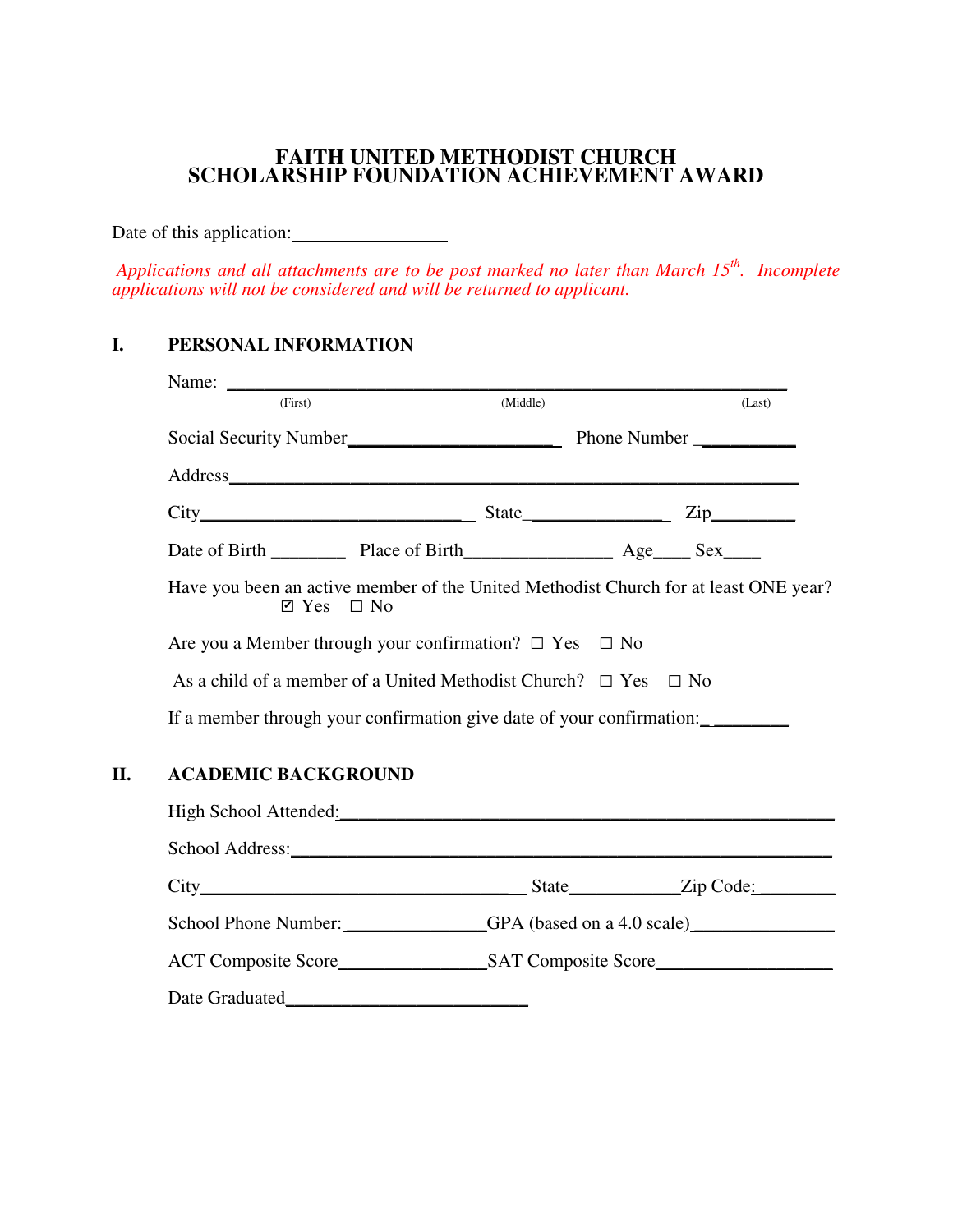### **III. EDUCATIONAL PLANS:**

To What Four Year College or University Have You Applied?

Admission Granted? Proposed Major?

 $\overline{\phantom{a}}$  , and the contract of the contract of the contract of the contract of the contract of the contract of the contract of the contract of the contract of the contract of the contract of the contract of the contrac

#### **IV. CHURCH OR SCHOOL ACTIVITIES:**

 List any church or school activities in which you have participated within the past year. List any such activities (if any) you have participated in prior to this year.

### **V. COMMUNITY SERVICE**

Twenty (20) Hours of Documented Community Service in the past year\* is a requirement and should be listed as either Church Sponsored \*or non-church related. Your Documentation and list of Service Projects should be on separate pages and attached to your application.

\*Past Year –Service preformed between the end of your junior year to Graduation.

 \* Church Sponsored – (i.e.). Clothes Closet, Little things Done By Faith, Soup Kitchen, Meals on Wheels, Summer Camp, Etc.

### **VI. HONORS AND AWARDS:**